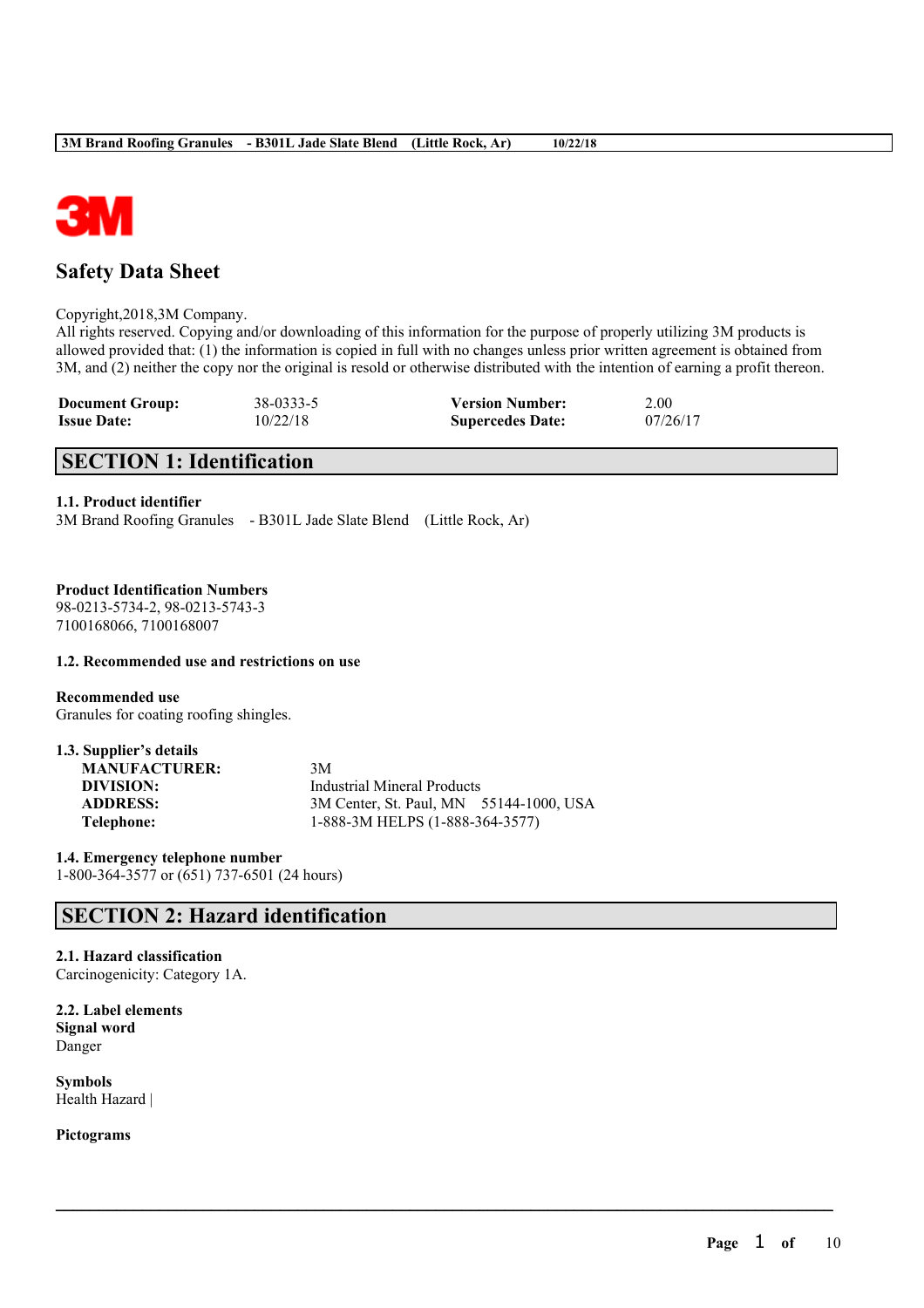

**Hazard Statements** May cause cancer.

#### **Precautionary Statements**

#### **Prevention:**

Obtain special instructions before use. Do not handle until all safety precautions have been read and understood.

#### **Response:**

IF exposed or concerned: Get medical advice/attention.

**Storage:** Store locked up.

#### **Disposal:**

Dispose of contents/container in accordance with applicable local/regional/national/international regulations.

98% of the mixture consists of ingredients of unknown acute oral toxicity.

# **SECTION 3: Composition/information on ingredients**

| Ingredient    | C.A.S. No.     | $\%$ by Wt                |
|---------------|----------------|---------------------------|
| Pulaskite     | <b>Mixture</b> | 95 - 98.5 Trade Secret *  |
| Quartz Silica | 14808-60-7     |                           |
| Ceramic       | 66402-68-4     | 1 - 3 Trade Secret *      |
| Carbon Black  | 1333-86-4      | $\leq 0.2$ Trade Secret * |
| <b>Oil</b>    | 64742-52-5     | $\leq 0.2$ Trade Secret * |

\*The specific chemical identity and/or exact percentage (concentration) of this composition has been withheld as a trade secret.

# **SECTION 4: First aid measures**

### **4.1. Description of first aid measures**

#### **Inhalation:**

Remove person to fresh air. If you feel unwell, get medical attention.

### **Skin Contact:**

Wash with soap and water. If signs/symptoms develop, get medical attention.

### **Eye Contact:**

Flush with large amounts of water. Remove contact lenses if easy to do. Continue rinsing. If signs/symptoms persist, get medical attention.

 $\mathcal{L}_\mathcal{L} = \mathcal{L}_\mathcal{L} = \mathcal{L}_\mathcal{L} = \mathcal{L}_\mathcal{L} = \mathcal{L}_\mathcal{L} = \mathcal{L}_\mathcal{L} = \mathcal{L}_\mathcal{L} = \mathcal{L}_\mathcal{L} = \mathcal{L}_\mathcal{L} = \mathcal{L}_\mathcal{L} = \mathcal{L}_\mathcal{L} = \mathcal{L}_\mathcal{L} = \mathcal{L}_\mathcal{L} = \mathcal{L}_\mathcal{L} = \mathcal{L}_\mathcal{L} = \mathcal{L}_\mathcal{L} = \mathcal{L}_\mathcal{L}$ 

#### **If Swallowed:**

Rinse mouth. If you feel unwell, get medical attention.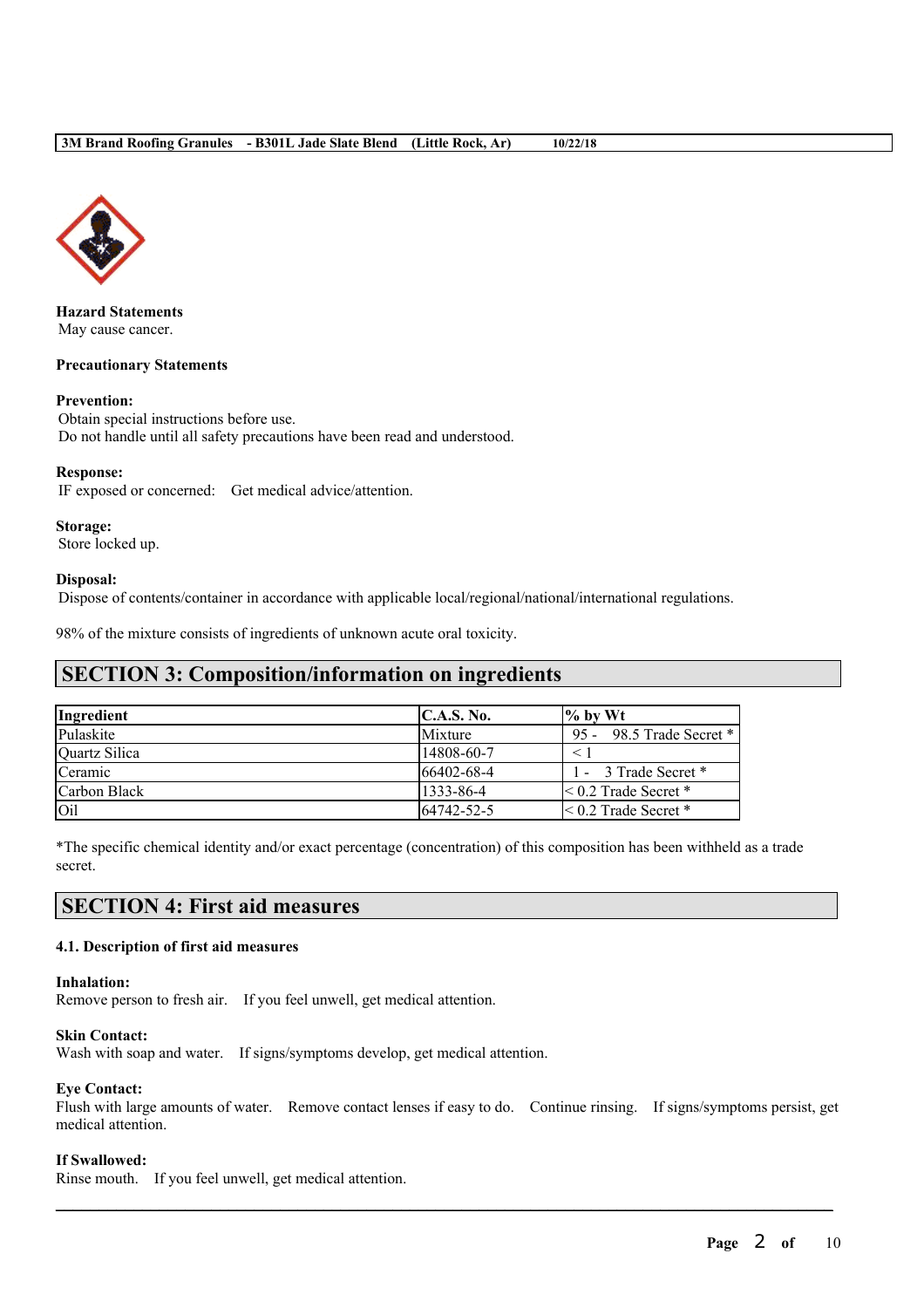### **4.2. Most important symptoms and effects, both acute and delayed**

See Section 11.1. Information on toxicological effects.

#### **4.3. Indication of any immediate medical attention and special treatment required** Not applicable

# **SECTION 5: Fire-fighting measures**

### **5.1. Suitable extinguishing media**

Non-combustible. Use a fire fighting agent suitable for surrounding fire.

#### **5.2. Special hazards arising from the substance or mixture**

None inherent in this product.

# **5.3. Special protective actions for fire-fighters**

No special protective actions for fire-fighters are anticipated.

# **SECTION 6: Accidental release measures**

### **6.1. Personal precautions, protective equipment and emergency procedures**

Evacuate area. Ventilate the area with fresh air. For large spill, or spills in confined spaces, provide mechanical ventilation to disperse or exhaust vapors, in accordance with good industrial hygiene practice. Observe precautions from other sections.

### **6.2. Environmental precautions**

Avoid release to the environment.

### **6.3. Methods and material for containment and cleaning up**

Collect as much of the spilled material as possible. Use wet sweeping compound or water to avoid dusting. Sweep up. Place in a closed container approved for transportation by appropriate authorities. Clean up residue. Seal the container. Dispose of collected material as soon as possible in accordance with applicable local/regional/national/international regulations.

# **SECTION 7: Handling and storage**

### **7.1. Precautions for safe handling**

Do not handle until all safety precautions have been read and understood. Do not breathe dust/fume/gas/mist/vapors/spray. Do not get in eyes, on skin, or on clothing. Do not eat, drink or smoke when using this product. Wash thoroughly after handling. Use personal protective equipment (gloves, respirators, etc.) as required. Granules are not respirable. Dust generated during handling may contain respirable material. 3M does not recommend material handling methods that could damage the coating or base mineral. In particular, roofing granules should not be conveyed pneumatically, via screw conveyors, or used as a sand blasting media. These uses can cause coating and base mineral attrition which may lead to increased levels of dust generation. For industrial/occupational use only. Not for consumer sale or use.

### **7.2. Conditions for safe storage including any incompatibilities**

No special storage requirements.

# **SECTION 8: Exposure controls/personal protection**

### **8.1. Control parameters**

### **Occupational exposure limits**

If a component is disclosed in section 3 but does not appear in the table below, an occupational exposure limit is not available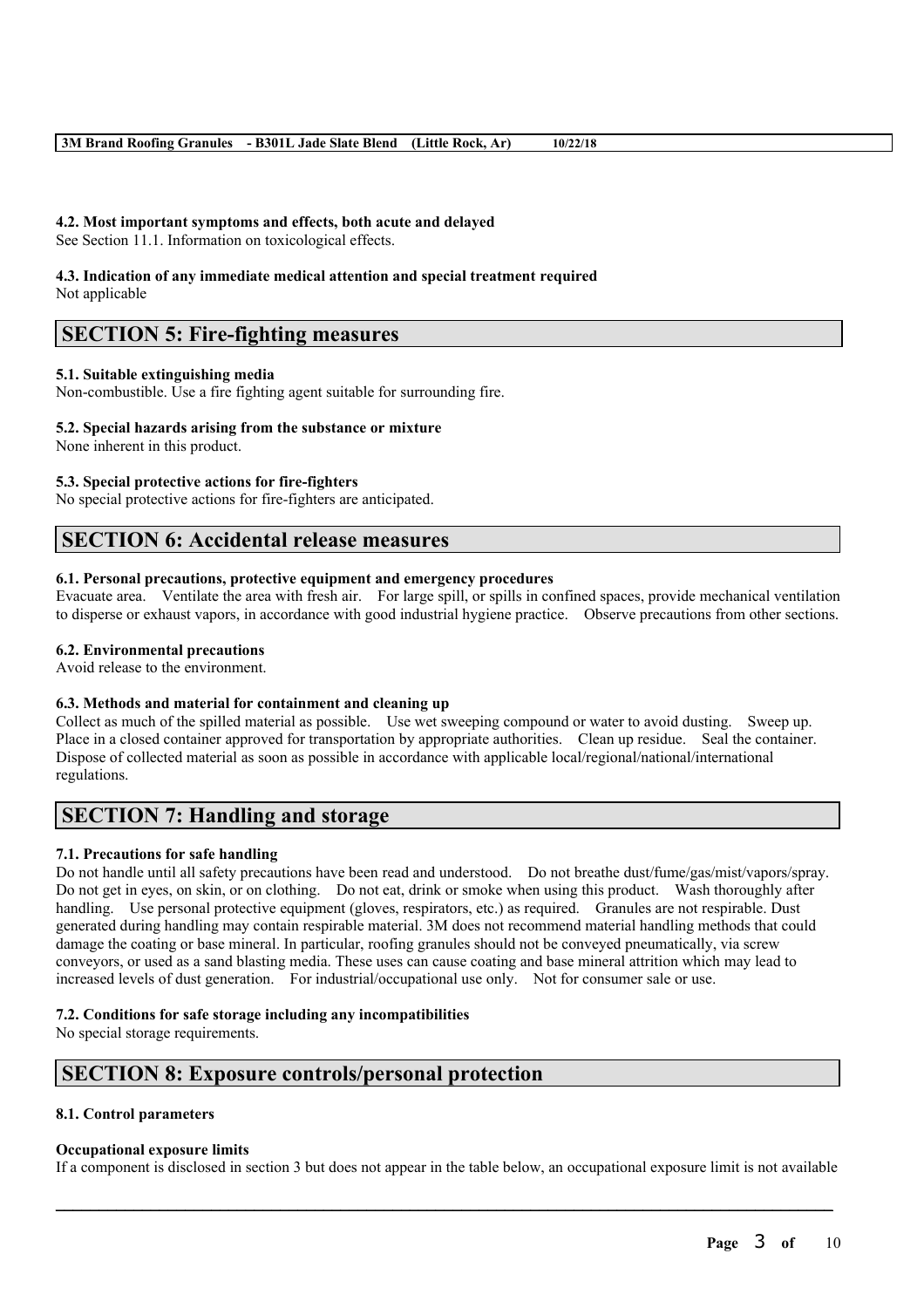| TOT THE COMPOSITION.         |                   |              |                                  |                            |
|------------------------------|-------------------|--------------|----------------------------------|----------------------------|
| Ingredient                   | <b>C.A.S. No.</b> | Agency       | Limit type                       | <b>Additional Comments</b> |
| Carbon Black                 | 1333-86-4         | <b>ACGIH</b> | TWA(inhalable fraction):3        | A3: Confirmed animal       |
|                              |                   |              | mg/m3                            | carcin.                    |
| Carbon Black                 | 1333-86-4         | <b>OSHA</b>  | TWA: $3.5 \text{ mg/m}$ 3        |                            |
| Quartz Silica                | 14808-60-7        | ACGIH        | TWA(respirable                   | A2: Suspected human        |
|                              |                   |              | fraction): $0.025$ mg/m3         | carcin.                    |
| Quartz Silica                | 14808-60-7        | <b>OSHA</b>  | TWA Table Z-                     |                            |
|                              |                   |              | $1$ (respirable): $0.05$         |                            |
|                              |                   |              | mg/m3;TWA Table Z-               |                            |
|                              |                   |              | $3$ (respirable):0.1 mg/m3       |                            |
| Paraffin oil                 | 64742-52-5        | <b>OSHA</b>  | TWA(as mist): $5 \text{ mg/m}$ 3 |                            |
| <b>PETROLEUM DISTILLATES</b> | 64742-52-5 OSHA   |              | TWA:2000 mg/m3(500 ppm)          |                            |

for the component.

ACGIH : American Conference of Governmental Industrial Hygienists

AIHA : American Industrial Hygiene Association

CMRG : Chemical Manufacturer's Recommended Guidelines

OSHA : United States Department of Labor - Occupational Safety and Health Administration

TWA: Time-Weighted-Average

STEL: Short Term Exposure Limit

CEIL: Ceiling

#### **8.2. Exposure controls**

#### **8.2.1. Engineering controls**

Provide local exhaust ventilation at transfer points. Use general dilution ventilation and/or local exhaust ventilation to control airborne exposures to below relevant Exposure Limits and/or control dust/fume/gas/mist/vapors/spray. If ventilation is not adequate, use respiratory protection equipment.

### **8.2.2. Personal protective equipment (PPE)**

### **Eye/face protection**

Select and use eye/face protection to prevent contact based on the results of an exposure assessment. The following eye/face protection(s) are recommended: Safety Glasses with side shields

### **Skin/hand protection**

No chemical protective gloves are required.

### **Respiratory protection**

An exposure assessment may be needed to decide if a respirator is required. If a respirator is needed, use respirators as part of a full respiratory protection program. Based on the results of the exposure assessment, select from the following respirator type(s) to reduce inhalation exposure:

 $\mathcal{L}_\mathcal{L} = \mathcal{L}_\mathcal{L} = \mathcal{L}_\mathcal{L} = \mathcal{L}_\mathcal{L} = \mathcal{L}_\mathcal{L} = \mathcal{L}_\mathcal{L} = \mathcal{L}_\mathcal{L} = \mathcal{L}_\mathcal{L} = \mathcal{L}_\mathcal{L} = \mathcal{L}_\mathcal{L} = \mathcal{L}_\mathcal{L} = \mathcal{L}_\mathcal{L} = \mathcal{L}_\mathcal{L} = \mathcal{L}_\mathcal{L} = \mathcal{L}_\mathcal{L} = \mathcal{L}_\mathcal{L} = \mathcal{L}_\mathcal{L}$ 

Half facepiece or full facepiece air-purifying respirator suitable for particulates

For questions about suitability for a specific application, consult with your respirator manufacturer.

# **SECTION 9: Physical and chemical properties**

**9.1. Information on basic physical and chemical properties**

**General Physical Form:** Solid **Specific Physical Form:** Granules

**Odor, Color, Grade:** Blend of colors, slightly oily odor, typical particle size 0.84-2.0 mm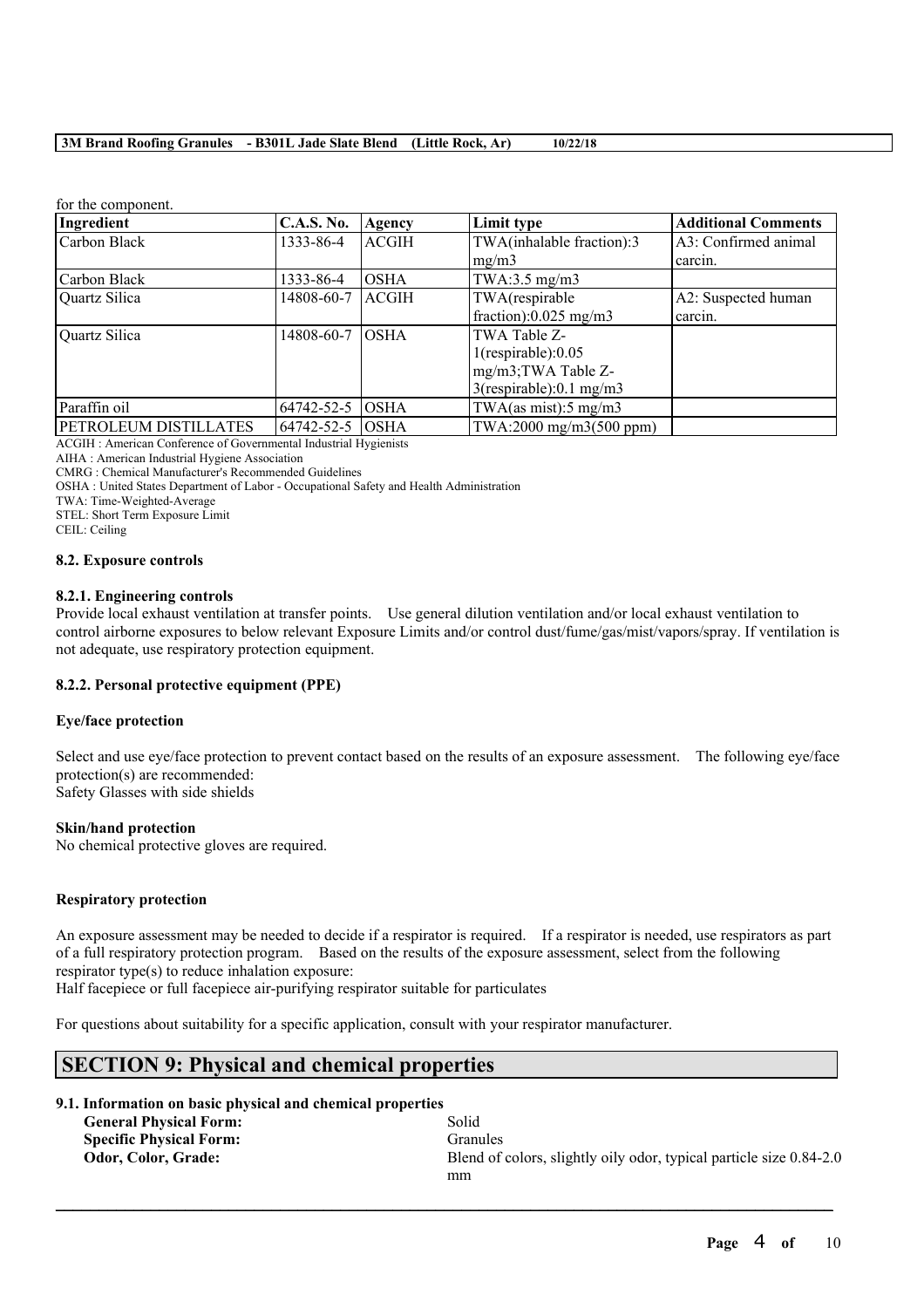| <b>Odor threshold</b>                  | Not Applicable                               |
|----------------------------------------|----------------------------------------------|
| pН                                     | [Details:CONDITIONS: SL BASIC]Not Applicable |
| <b>Melting point</b>                   | Not Applicable                               |
| <b>Boiling Point</b>                   | Not Applicable                               |
| <b>Flash Point</b>                     | No flash point                               |
| <b>Evaporation rate</b>                | Not Applicable                               |
| <b>Flammability (solid, gas)</b>       | Not Classified                               |
| <b>Flammable Limits(LEL)</b>           | Not Applicable                               |
| <b>Flammable Limits(UEL)</b>           | Not Applicable                               |
| <b>Vapor Pressure</b>                  | Not Applicable                               |
| <b>Vapor Density</b>                   | Not Applicable                               |
| <b>Density</b>                         | No Data Available                            |
| <b>Specific Gravity</b>                | 2.55 - 2.70 [Ref Std: WATER=1]               |
| <b>Solubility In Water</b>             | Not Applicable                               |
| Solubility- non-water                  | Not Applicable                               |
| Partition coefficient: n-octanol/water | Not Applicable                               |
| <b>Autoignition temperature</b>        | Not Applicable                               |
| <b>Decomposition temperature</b>       | Not Applicable                               |
| <b>Viscosity</b>                       | Not Applicable                               |
| <b>Percent volatile</b>                | Nil                                          |
|                                        |                                              |

# **SECTION 10: Stability and reactivity**

#### **10.1. Reactivity**

This material is considered to be non reactive under normal use conditions.

### **10.2. Chemical stability**

Stable.

#### **10.3. Possibility of hazardous reactions**

Hazardous polymerization will not occur.

#### **10.4. Conditions to avoid**

None known.

# **10.5. Incompatible materials**

None known.

### **10.6. Hazardous decomposition products**

None known.

**Substance Condition**

# **SECTION 11: Toxicological information**

The information below may not be consistent with the material classification in Section 2 if specific ingredient **classifications are mandated by a competent authority. In addition, toxicological data on ingredients may not be** reflected in the material classification and/or the signs and symptoms of exposure, because an ingredient may be present below the threshold for labeling, an ingredient may not be available for exposure, or the data may not be **relevant to the material as a whole.**

 $\mathcal{L}_\mathcal{L} = \mathcal{L}_\mathcal{L} = \mathcal{L}_\mathcal{L} = \mathcal{L}_\mathcal{L} = \mathcal{L}_\mathcal{L} = \mathcal{L}_\mathcal{L} = \mathcal{L}_\mathcal{L} = \mathcal{L}_\mathcal{L} = \mathcal{L}_\mathcal{L} = \mathcal{L}_\mathcal{L} = \mathcal{L}_\mathcal{L} = \mathcal{L}_\mathcal{L} = \mathcal{L}_\mathcal{L} = \mathcal{L}_\mathcal{L} = \mathcal{L}_\mathcal{L} = \mathcal{L}_\mathcal{L} = \mathcal{L}_\mathcal{L}$ 

### **11.1. Information on Toxicological effects**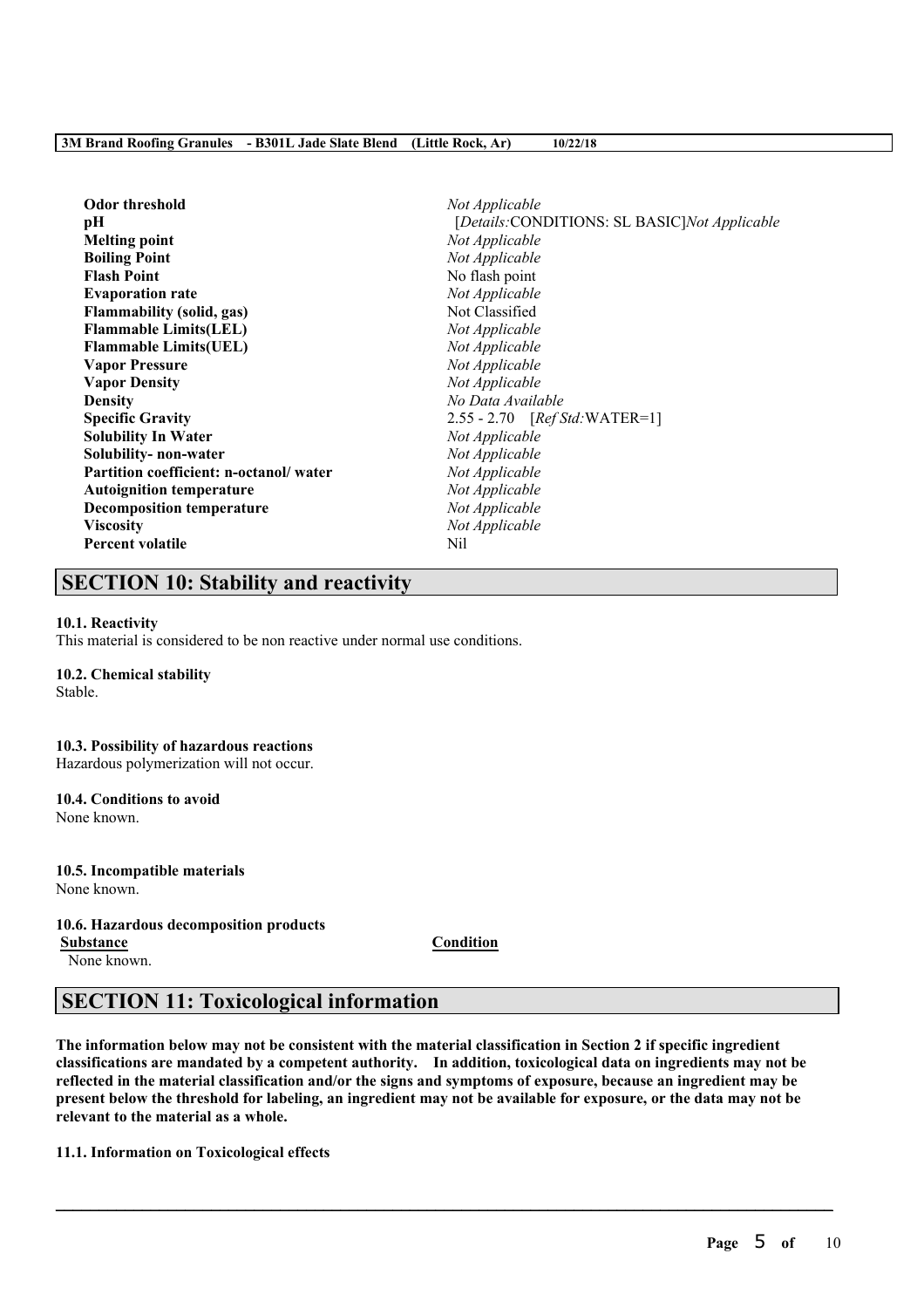#### **Signs and Symptoms of Exposure**

#### Based on test data and/or information on the components, this material may produce the following health effects:

#### **Inhalation:**

Respiratory Tract Irritation: Signs/symptoms may include cough, sneezing, nasal discharge, headache, hoarseness, and nose and throat pain.

May cause additional health effects (see below).

#### **Skin Contact:**

Mechanical Skin irritation: Signs/symptoms may include abrasion, redness, pain, and itching.

#### **Eye Contact:**

Mechanical eye irritation: Signs/symptoms may include pain, redness, tearing and corneal abrasion.

#### **Ingestion:**

May be harmful if swallowed.

Gastrointestinal Irritation: Signs/symptoms may include abdominal pain, stomach upset, nausea, vomiting and diarrhea.

#### **Additional Health Effects:**

#### **Carcinogenicity:**

Contains a chemical or chemicals which can cause cancer.

| Ingredient                  | $CAS$ No.  | <b>Class Description</b>       | Regulation                                  |
|-----------------------------|------------|--------------------------------|---------------------------------------------|
| <b>SILICA. CRYS AIRRESP</b> | 14808-60-7 | Known human carcinogen         | National Toxicology Program Carcinogens     |
| Carbon Black                | 1333-86-4  | Grp. 2B: Possible human carc.  | International Agency for Research on Cancer |
| <b>Ouartz Silica</b>        | 14808-60-7 | Gro. 1: Carcinogenic to humans | International Agency for Research on Cancer |

#### **Toxicological Data**

If a component is disclosed in section 3 but does not appear in a table below, either no data are available for that endpoint or the data are not sufficient for classification.

### **Acute Toxicity**

| Name                 | Route     | <b>Species</b> | Value                                                |
|----------------------|-----------|----------------|------------------------------------------------------|
| Overall product      | Ingestion |                | No data available; calculated ATE2,000 - 5,000 mg/kg |
| Ceramic              | Dermal    |                | LD50 estimated to be $> 5,000$ mg/kg                 |
| Ceramic              | Ingestion |                | LD50 estimated to be $2,000 - 5,000$ mg/kg           |
| <b>Ouartz Silica</b> | Dermal    |                | LD50 estimated to be $> 5,000$ mg/kg                 |
| <b>Ouartz Silica</b> | Ingestion |                | LD50 estimated to be $> 5,000$ mg/kg                 |
| Oil                  | Dermal    | Rabbit         | $LD50 > 2,000$ mg/kg                                 |
| Oil                  | Ingestion | Rat            | $LD50 > 5,000$ mg/kg                                 |
| Carbon Black         | Dermal    | Rabbit         | $LD50 > 3,000$ mg/kg                                 |
| Carbon Black         | Ingestion | Rat            | $LD50 > 8,000$ mg/kg                                 |

 $ATE = acute$  toxicity estimate

#### **Skin Corrosion/Irritation**

| Name                 | <b>Species</b> | Value                     |
|----------------------|----------------|---------------------------|
|                      |                |                           |
| Ceramic              | Rabbit         | No significant irritation |
| <b>Ouartz Silica</b> | Professio      | No significant irritation |
|                      | nal            |                           |
|                      | judgeme        |                           |
|                      | nt             |                           |
| Oil                  | Rabbit         | Minimal irritation        |
| Carbon Black         | Rabbit         | No significant irritation |
|                      |                |                           |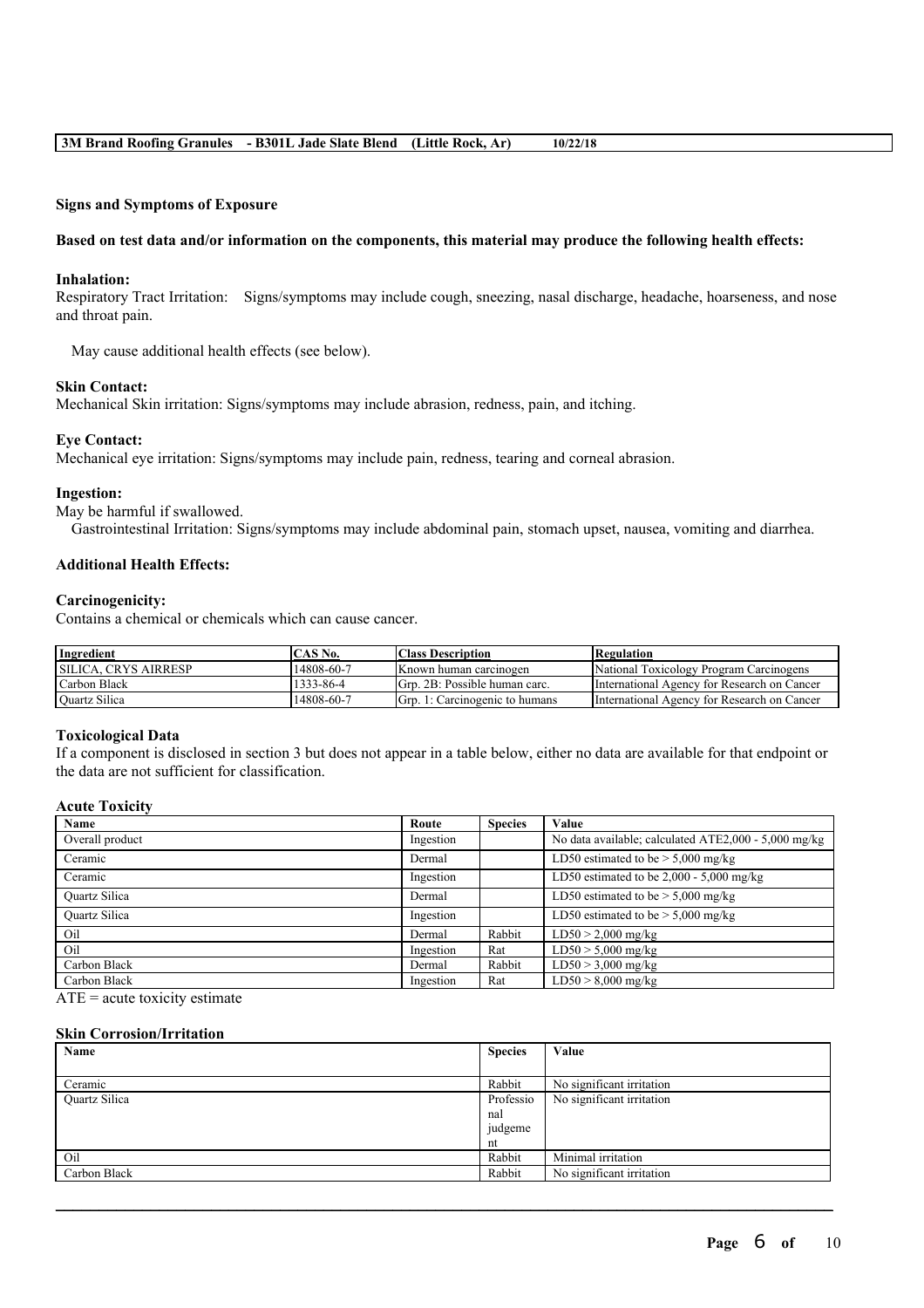### **Serious Eye Damage/Irritation**

| Name         | <b>Species</b> | Value                     |
|--------------|----------------|---------------------------|
|              |                |                           |
| Ceramic      | Rabbit         | Mild irritant             |
| Oil          | Rabbit         | Mild irritant             |
| Carbon Black | Rabbit         | No significant irritation |

# **Skin Sensitization**

| <b>Name</b> | $\sim$<br><b>Species</b> | <b>WY 3</b><br>Value        |
|-------------|--------------------------|-----------------------------|
| Oil         | $\sim$<br>Guinea         | $\sim$<br>Not<br>classified |
|             | $p_1g$<br>.              |                             |

#### **Respiratory Sensitization**

For the component/components, either no data are currently available or the data are not sufficient for classification.

# **Germ Cell Mutagenicity**

| Name                 | Route    | Value                                          |
|----------------------|----------|------------------------------------------------|
|                      |          |                                                |
| Ceramic              | In Vitro | Some positive data exist, but the data are not |
|                      |          | sufficient for classification                  |
| <b>Ouartz Silica</b> | In Vitro | Some positive data exist, but the data are not |
|                      |          | sufficient for classification                  |
| <b>Ouartz Silica</b> | In vivo  | Some positive data exist, but the data are not |
|                      |          | sufficient for classification                  |
| Carbon Black         | In Vitro | Not mutagenic                                  |
| Carbon Black         | In vivo  | Some positive data exist, but the data are not |
|                      |          | sufficient for classification                  |

### **Carcinogenicity**

| Name                 | Route      | <b>Species</b> | Value                                          |
|----------------------|------------|----------------|------------------------------------------------|
| Ceramic              | Inhalation | Multiple       | Some positive data exist, but the data are not |
|                      |            | animal         | sufficient for classification                  |
|                      |            | species        |                                                |
| <b>Ouartz Silica</b> | Inhalation | Human          | Carcinogenic                                   |
|                      |            | and            |                                                |
|                      |            | animal         |                                                |
| Oil                  | Ingestion  | Rat            | Not carcinogenic                               |
| Oil                  | Dermal     | Mouse          | Some positive data exist, but the data are not |
|                      |            |                | sufficient for classification                  |
| Carbon Black         | Dermal     | Mouse          | Not carcinogenic                               |
| Carbon Black         | Ingestion  | Mouse          | Not carcinogenic                               |
| Carbon Black         | Inhalation | Rat            | Carcinogenic                                   |

#### **Reproductive Toxicity**

### **Reproductive and/or Developmental Effects**

For the component/components, either no data are currently available or the data are not sufficient for classification.

#### **Target Organ(s)**

# **Specific Target Organ Toxicity - single exposure**

| Name | Route      | Target Organ(s)        | Value                             | <b>Species</b> | <b>Test Result</b> | Exposure        |
|------|------------|------------------------|-----------------------------------|----------------|--------------------|-----------------|
|      |            |                        |                                   |                |                    | <b>Duration</b> |
| Oil  | Inhalation | respiratory irritation | Some positive data exist, but the |                | <b>NOAEL Not</b>   |                 |
|      |            |                        | data are not sufficient for       |                | available          |                 |
|      |            |                        | classification                    |                |                    |                 |

# **Specific Target Organ Toxicity - repeated exposure**

| -<br>Route<br>Target<br>Drgan(s)<br>. | $ -$<br>Value<br>$\cdots$ | $\sim$<br><b>Species</b> | Result<br><b>CONTRACT</b><br>l'est<br>. | <b>Exposure</b><br>Duration |
|---------------------------------------|---------------------------|--------------------------|-----------------------------------------|-----------------------------|
|---------------------------------------|---------------------------|--------------------------|-----------------------------------------|-----------------------------|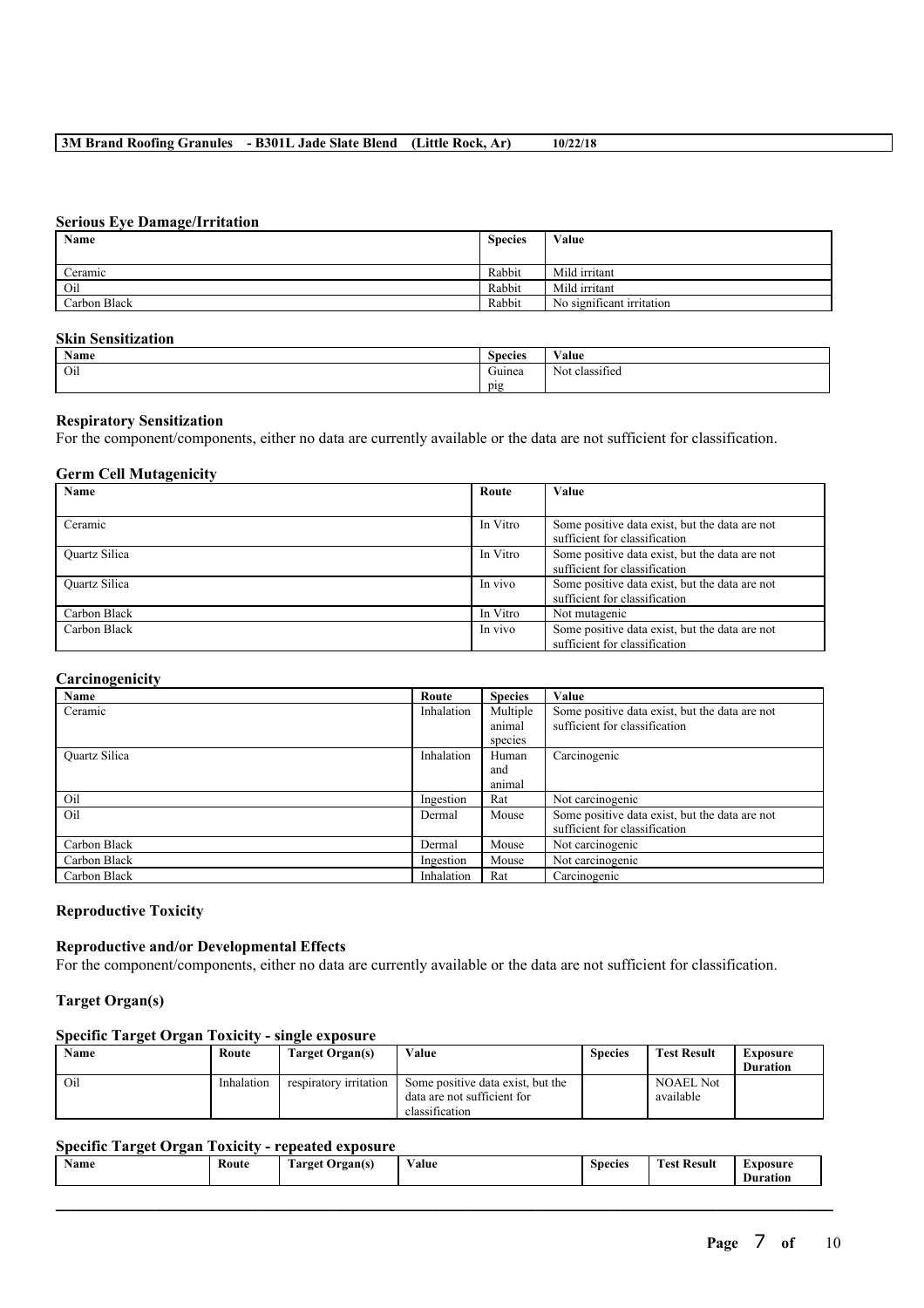| Ceramic              | Inhalation | pulmonary fibrosis | Not classified                  | Multiple<br>animal | NOAEL not<br>available |              |
|----------------------|------------|--------------------|---------------------------------|--------------------|------------------------|--------------|
|                      |            |                    |                                 |                    |                        |              |
|                      |            |                    |                                 | species            |                        |              |
| Ceramic              | Inhalation | respiratory system | Not classified                  | Human              | NOAEL not              | occupational |
|                      |            |                    |                                 |                    | available              | exposure     |
| <b>Ouartz Silica</b> | Inhalation | silicosis          | Causes damage to organs through | Human              | <b>NOAEL Not</b>       | occupational |
|                      |            |                    | prolonged or repeated exposure  |                    | available              | exposure     |
| Carbon Black         | Inhalation | pneumoconiosis     | Not classified                  | Human              | <b>NOAEL Not</b>       | occupational |
|                      |            |                    |                                 |                    | available              | exposure     |

#### **Aspiration Hazard**

For the component/components, either no data are currently available or the data are not sufficient for classification.

Please contact the address or phone number listed on the first page of the SDS for additional toxicological information **on this material and/or its components.**

# **SECTION 12: Ecological information**

#### **Ecotoxicological information**

Please contact the address or phone number listed on the first page of the SDS for additional ecotoxicological information on this material and/or its components.

### **Chemical fate information**

Please contact the address or phone number listed on the first page of the SDS for additional chemical fate information on this material and/or its components.

# **SECTION 13: Disposal considerations**

### **13.1. Disposal methods**

Dispose of contents/ container in accordance with the local/regional/national/international regulations.

Dispose of waste product in a permitted industrial waste facility.

### **EPA Hazardous Waste Number (RCRA):** Not regulated

# **SECTION 14: Transport Information**

For Transport Information, please visit http://3M.com/Transportinfo or call 1-800-364-3577 or 651-737-6501.

 $\mathcal{L}_\mathcal{L} = \mathcal{L}_\mathcal{L} = \mathcal{L}_\mathcal{L} = \mathcal{L}_\mathcal{L} = \mathcal{L}_\mathcal{L} = \mathcal{L}_\mathcal{L} = \mathcal{L}_\mathcal{L} = \mathcal{L}_\mathcal{L} = \mathcal{L}_\mathcal{L} = \mathcal{L}_\mathcal{L} = \mathcal{L}_\mathcal{L} = \mathcal{L}_\mathcal{L} = \mathcal{L}_\mathcal{L} = \mathcal{L}_\mathcal{L} = \mathcal{L}_\mathcal{L} = \mathcal{L}_\mathcal{L} = \mathcal{L}_\mathcal{L}$ 

# **SECTION 15: Regulatory information**

## **15.1. US Federal Regulations**

Contact 3M for more information.

# **EPCRA 311/312 Hazard Classifications:**

**Physical Hazards**

Not applicable

# **Health Hazards**

Carcinogenicity

### **15.2. State Regulations**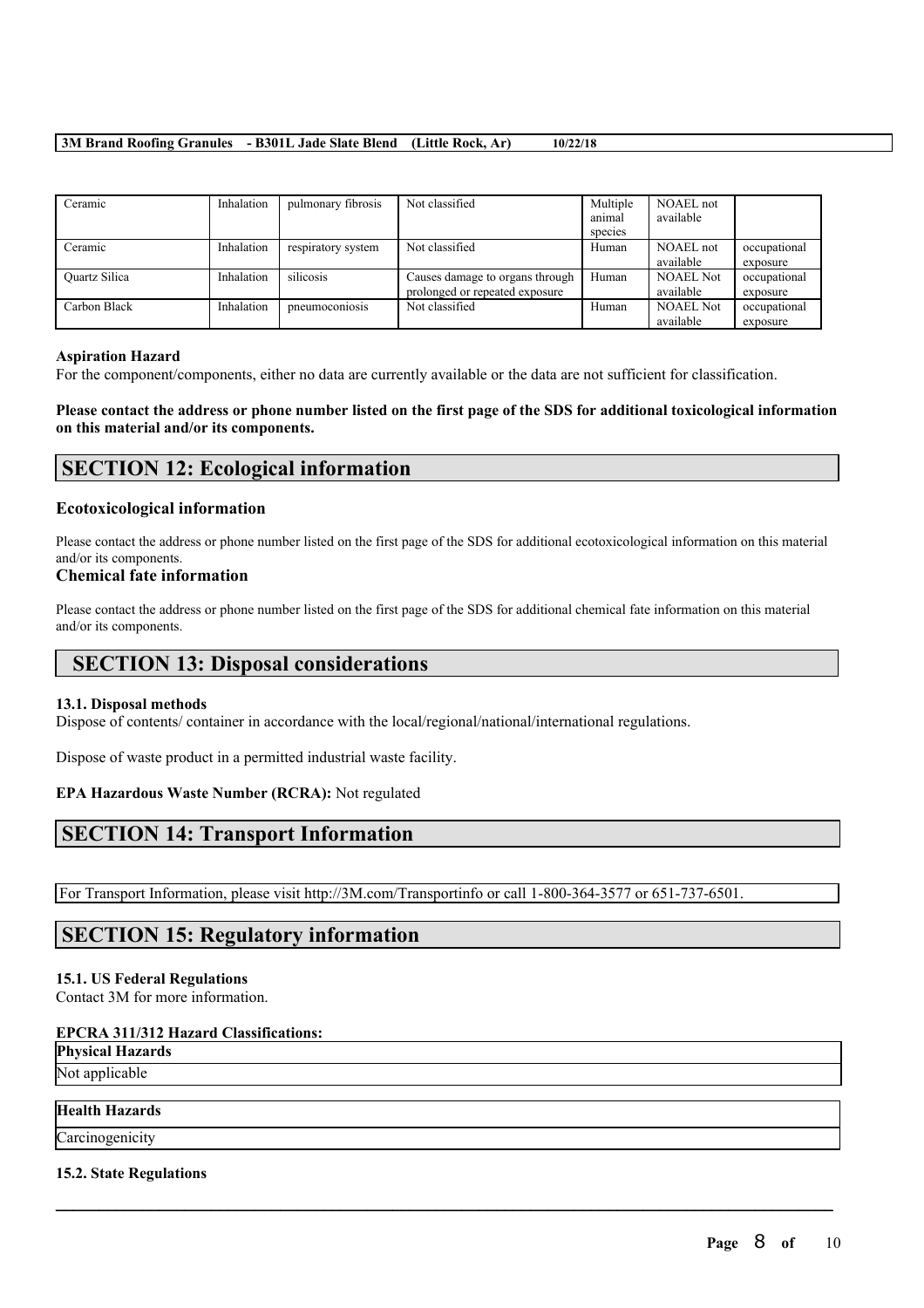Contact 3M for more information.

### **California Proposition 65**

| Ingredient                          | <b>C.A.S. No.</b> | Listing    |
|-------------------------------------|-------------------|------------|
| SILICA, CRYSTALLINE (AIRBORNE       | None              | Carcinogen |
| PARTICLES OF RESPIRABLE SIZE)       |                   |            |
| TITANIUM DIOXIDE (AIRBORNE, UNBOUND | 13463-67-7        | Carcinogen |
| PARTICLES OF RESPIRABLE SIZE)       |                   |            |
| CARBON BLACK (AIRBORNE, UNBOUND     | 1333-86-4         | Carcinogen |
| PARTICLES OF RESPIRABLE SIZE [<= 10 |                   |            |
| MICROMETERS])                       |                   |            |

#### **15.3. Chemical Inventories**

The components of this material are in compliance with the provisions of Australia National Industrial Chemical Notification and Assessment Scheme (NICNAS). Certain restrictions may apply. Contact the selling division for additional information.

The components of this product are in compliance with the new substance notification requirements of CEPA.

The components of this material are in compliance with the provisions of the Korean Toxic Chemical Control Law. Certain restrictions may apply. Contact the selling division for additional information.

The components of this product are in compliance with the chemical notification requirements of TSCA. All required components of this product are listed on the active portion of the TSCA Inventory.

Contact 3M for more information.

#### **15.4. International Regulations**

Contact 3M for more information.

**This SDS has been prepared to meet the U.S. OSHA Hazard Communication Standard, 29 CFR 1910.1200.**

# **SECTION 16: Other information**

#### **NFPA Hazard Classification**

**Health:** 1 **Flammability:** 0 **Instability:** 0 **Special Hazards:** None

National Fire Protection Association (NFPA) hazard ratings are designed for use by emergency response personnel to address the hazards that are presented by short-term, acute exposure to a material under conditions of fire, spill, or similar emergencies. Hazard ratings are primarily based on the inherent physical and toxic properties of the material but also include the toxic properties of combustion or decomposition products that are known to be generated in significant quantities.

| <b>Document Group:</b> | 38-0333-5 | <b>Version Number:</b>  | 2.00     |
|------------------------|-----------|-------------------------|----------|
| <b>Issue Date:</b>     | 10/22/18  | <b>Supercedes Date:</b> | 07/26/17 |

DISCLAIMER: The information in this Safety Data Sheet (SDS) is believed to be correct as of the date issued.3MMAKES NO WARRANTIES, EXPRESSED OR IMPLIED, INCLUDING, BUT NOT LIMITED TO, ANY IMPLIED WARRANTY OF MERCHANTABILITY OR FITNESS FOR A PARTICULAR PURPOSE OR COURSE OF PERFORMANCE OR USAGE OF TRADE.User is responsible for determining whether the3Mproduct is fit for a particular purpose and suitable for user's method of use or application.Given the variety of factors that can affect the use and application of a3Mproduct, some of which are uniquely within the user's knowledge and control, it is essential that the user evaluate the 3Mproduct to determine whether it is fit for a particular purpose and suitable for user's method of use or application.